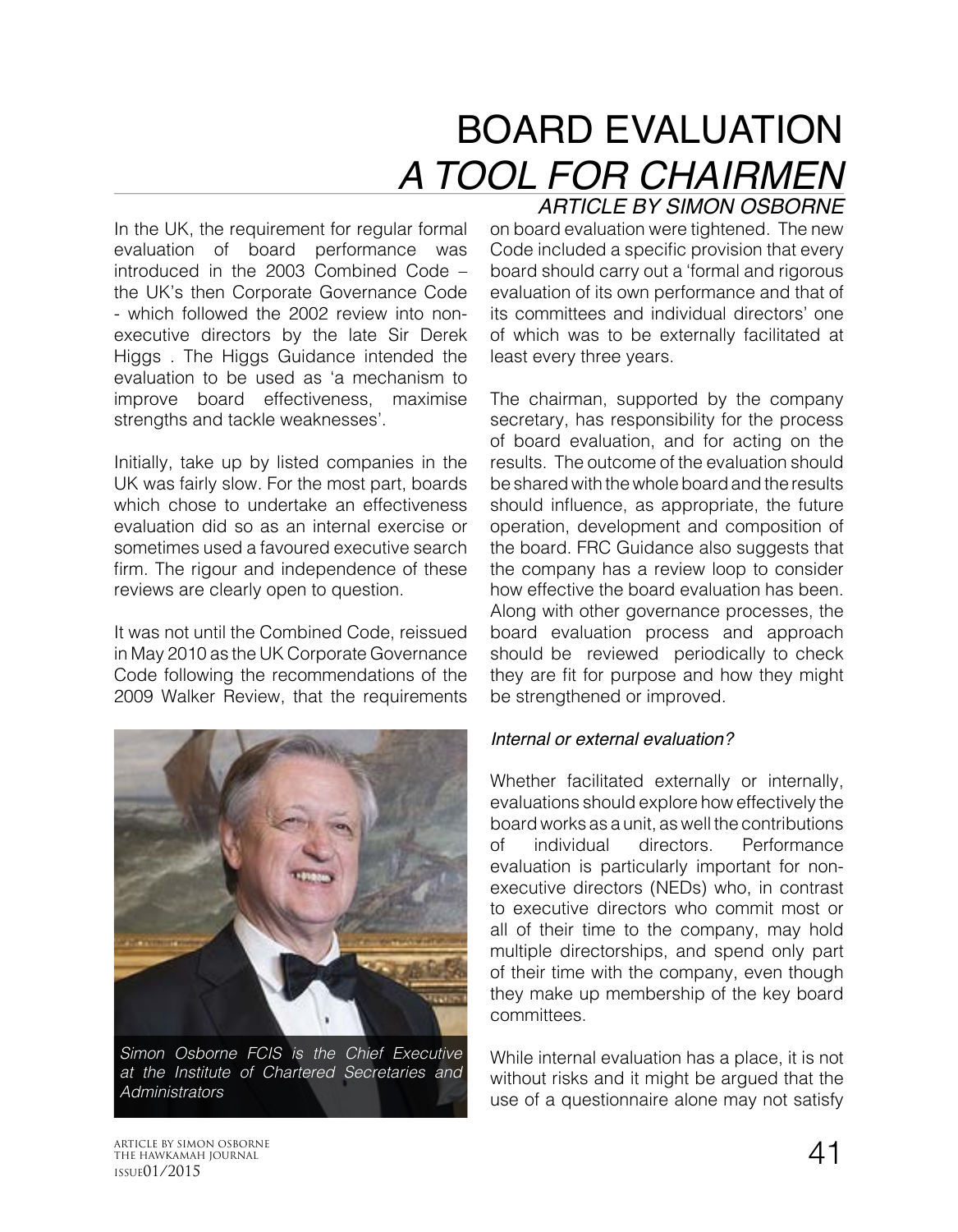the requirements of the Main Principle B.6 of the 2014 UK Corporate Governance Code regarding rigour. Questionnaires devised inhouse can have a tendency to miss some of the key issues and sometimes they get stale and predictable. As the chief executive of one client once remarked to me the problem with his board's questionnaire was that not only did he know the questions, he knew what answers he would be giving!

An internally-driven evaluation process is not inherently bad, any more than an externallyprovided service is inherently good. There are some genuinely rigorous internal processes. It is the sensibly blended use of both approaches which seems to offer a happy medium for many boards.

However, in our experience when it comes to evaluation of individual director performance, most boards still prefer internal evaluation. This relies on the chairman to undertake the review and to provide feedback to each director in a one-on-one discussion. This is fine providing the chairman has the experience and fortitude for the task - which can be challenging.

The value of external facilitation lies, of course, in the objectivity and new ways of thinking which third parties can bring. An external facilitator may raise an issue that one or two board members have been aware of but have been reluctant to speak about to avoid upsetting the status quo. As the FRC Board Effectiveness Guidance points out, there are certain circumstances when external evaluation can be particularly useful – such as where there has been a change of chairman, or there is an external perception that the board is, or has been, ineffective.

ICSA's experience as an external facilitator suggests that generally companies embarking on an externally-facilitated evaluation for the first time prefer to confine the evaluation just to the board. It is much less challenging emotionally for a whole board to be evaluated. We believe that evaluation has to be proportionate and for that reason that we offer separate processes to evaluate the board, the main board committees and individual directors.

ICSA takes a personal and confidential approach in the form of a structured conversation with each director. This encourages the director to be totally frank and open without committing a view to paper. It also allows for additional explanation if the director is unsure about the question being asked and the evaluator is able to probe further when a response merits deeper discussion.

#### *How board evaluation can assist the chairman*

A well conducted board evaluation report will provide the chairman with insight by commenting on:

• The balance of skills and experience on the board

The chairman should be reassured that there is a good balance of skills, experience and diversity on the board and if the results show otherwise, the gaps should be identified together with the attributes required in any new director(s). This is essential for good succession planning (see below).

• Gaps and concerns

Gaps between strategic priorities and delivery and any other inadequacies in the way in which the board discharges its responsibilities should be identified. The quality of the board's discussions about risk should be commented on as well the effectiveness of risk management processes at board committee level. Another key area to cover is the quality of the governance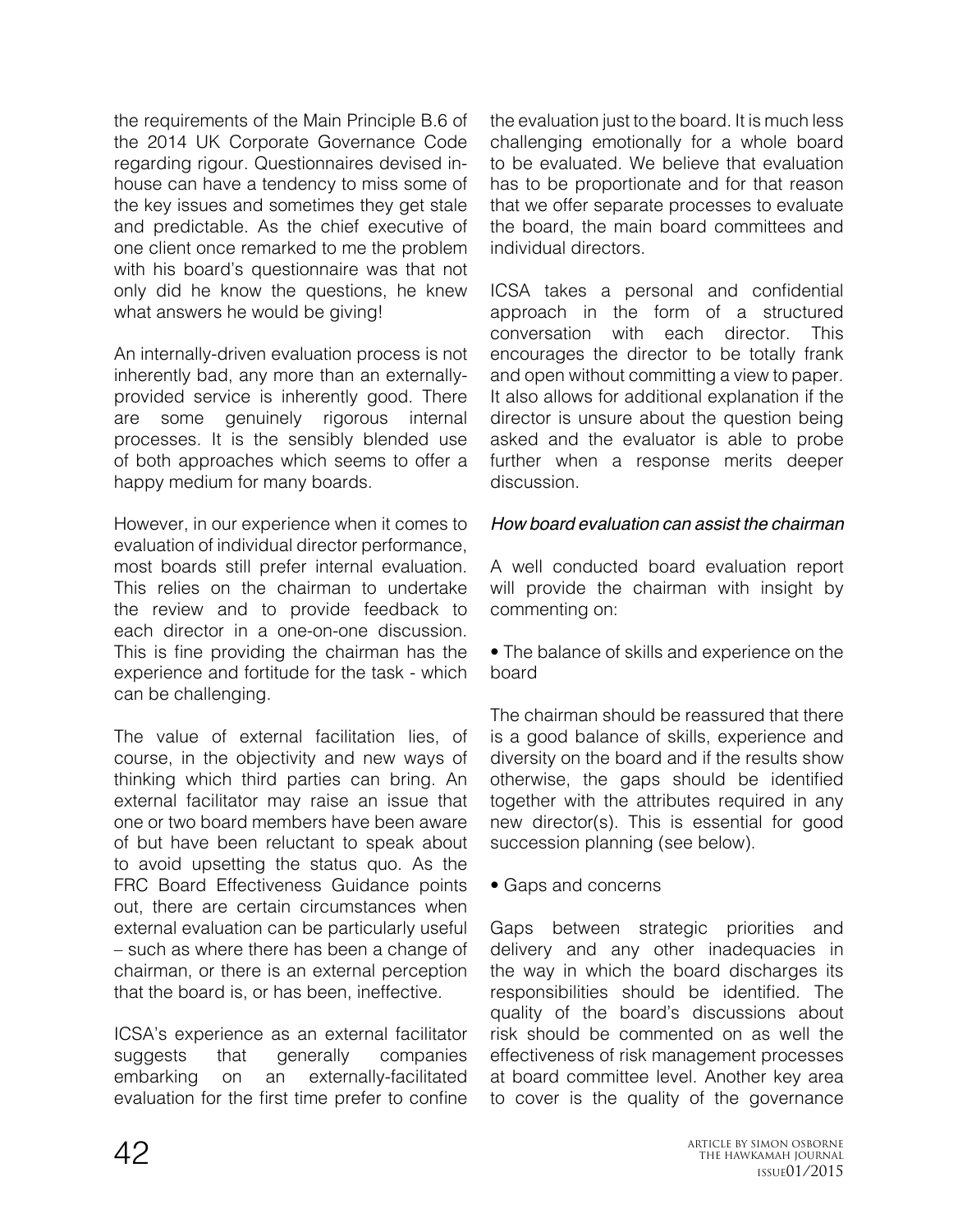of subsidiaries and the robustness of the internal control regime.

• Key relationships

The chairman will find out whether key relationships really work e.g. the chairman and the chief executive, the chief executive and the board, executives and nonexecutives and where the stresses are.

## • Succession planning

The report should comment on the way in which the board discharges its responsibilities for succession planning or 'refreshment'. It is not just a case of the nomination committee, together with the chairman, reviewing the composition of the board and the tenure of individual NEDs. Succession planning also concerns the executives and the chairman and the board needs to take an interest in the way in which the chief executive discharges this key responsibility of building and nurturing the talent pool.

• How the board functions

The chairman needs to know too whether directors are content with board practices and procedures, the timeliness of board meetings, the planning of the forward agenda and the relevance and objectivity of information. Related to that is the need for assurance that the company secretary is performing and that the secretariat is providing the board with service and support of a high quality. The report will include reports on the effectiveness of board committees and how they are connected with the main board.

# *Reporting on the evaluation*

The detail with which boards report on the board evaluation process in their annual reports should be reviewed too. I suggest five key points which boards should try to address in their coverage:

1. what has been reviewed (board, committees, directors) with an explanation if, say, only the board was being reviewed

2. who conducted the evaluation and an explanation of how any conflicts of interest were managed or disregarded

3. an outline of the nature of the process

4. an outline of key findings, lessons learned, and

5. follow up actions agreed by the board

## *What should chairmen look for?*

From experience of evaluating boards over the last decade here are some pointers for chairmen to keep in their sights:

# *The board and board committees*

• More attention needs to be paid by the board as distinct from, say, the audit or the risk committee to risk identification of management and business continuity.

• The quality of the board's discussions about risk needs to be addressed

• There seems to be insufficient discussion of social media policies and cyber risk.

• The nominations committee is not always fully engaged with regard to succession planning and the committee's thinking is sometimes at odds with the view of other members of the board.

• Audit committees in some companies are being overworked.